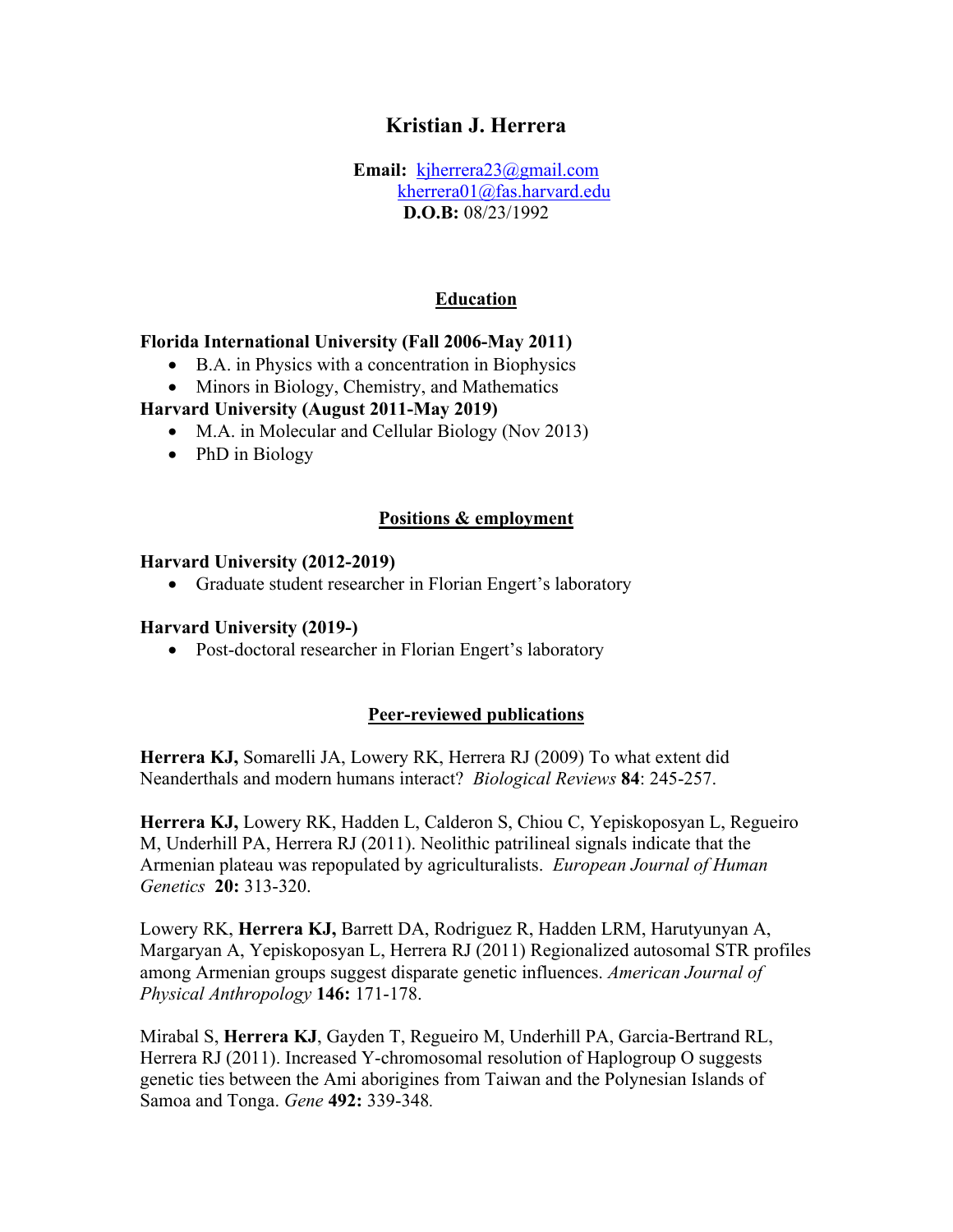Simms TM, Martinez E, **Herrera KJ,** Wright MR, Perez OA, Hernandez M, Ramirez EC, McCartney Q, Herrera RJ (2011) Paternal lineages signal distinct genetic contributions from British Loyalists and continental Africans among different Bahamian islands. *American Journal of Physical Anthropology* **146:** 594-608.

Lowery RK, **Herrera KJ,** Uribe G, Reguiero M, Herrera RJ (2012) Sub-population structure evident in forensic Y-STR profiles from Armenian geographical groups. *International Journal of Legal Medicine* **15:** 85-90.

Jordi J, Guggiana-Nilo D, Bolton AB, **Herrera KJ**, Prabha S, Ballotti K, Miller J, Rennekamp AJ, Peterson RT, Engert F (2018) High throughput screening for selective appetite modulators in zebrafish: a multi-behavioral drug discovery strategy. *Science Translational Medicine* **4:** eeav1966

Thyme SB, Pieper LM, Li EH, Pandey S, Wang Y, Morris NS, Sha C, Choi JW, **Herrera KJ,** Soucy ER, Zimmerman S, Randlett O, Greenwood J, McCarroll SA, Schier AF (2019) Phenotypic landscape of schizophrenia-associated genes defines candidates and their shared functions. *Cell*. https://doi.org/10.1016/j.cell.2019.01.048

Johnson RE, Linderman S, Panier T, Wee C, Song E, **Herrera KJ,** Miller A, Engert F (2019) Probabilistic models of larval zebrafish behavior: structure on many scales. *Current Biology 30,* 70-82

## **Preprints and incomplete publications**

Zhu ML, **Herrera KJ,** Vogt K, Bahl A (2020). Navigational strategies underlying temporal phototaxis in *Drosophila* larvae. *Bioarxiv*. https://doi.org/10.1101/2020.01.06.896142

**Herera KJ**, Panier T, Guggiana-Nilo D, Engert F (2020) Olfactory detection of sodium and chloride drive salt-water avoidance in larval zebrafish. **Under preparation.** 

## **External posters and presentations**

**Herrera KJ, Engert FA (2017) Unveiling the mechanisms that underlie reduced** responsiveness in larval zebrafish to inescapable stimuli. SFN.

**Herrera KJ,** Engert FA (2018) Multisensory processing of external salinity by larval zebrafish. SFN.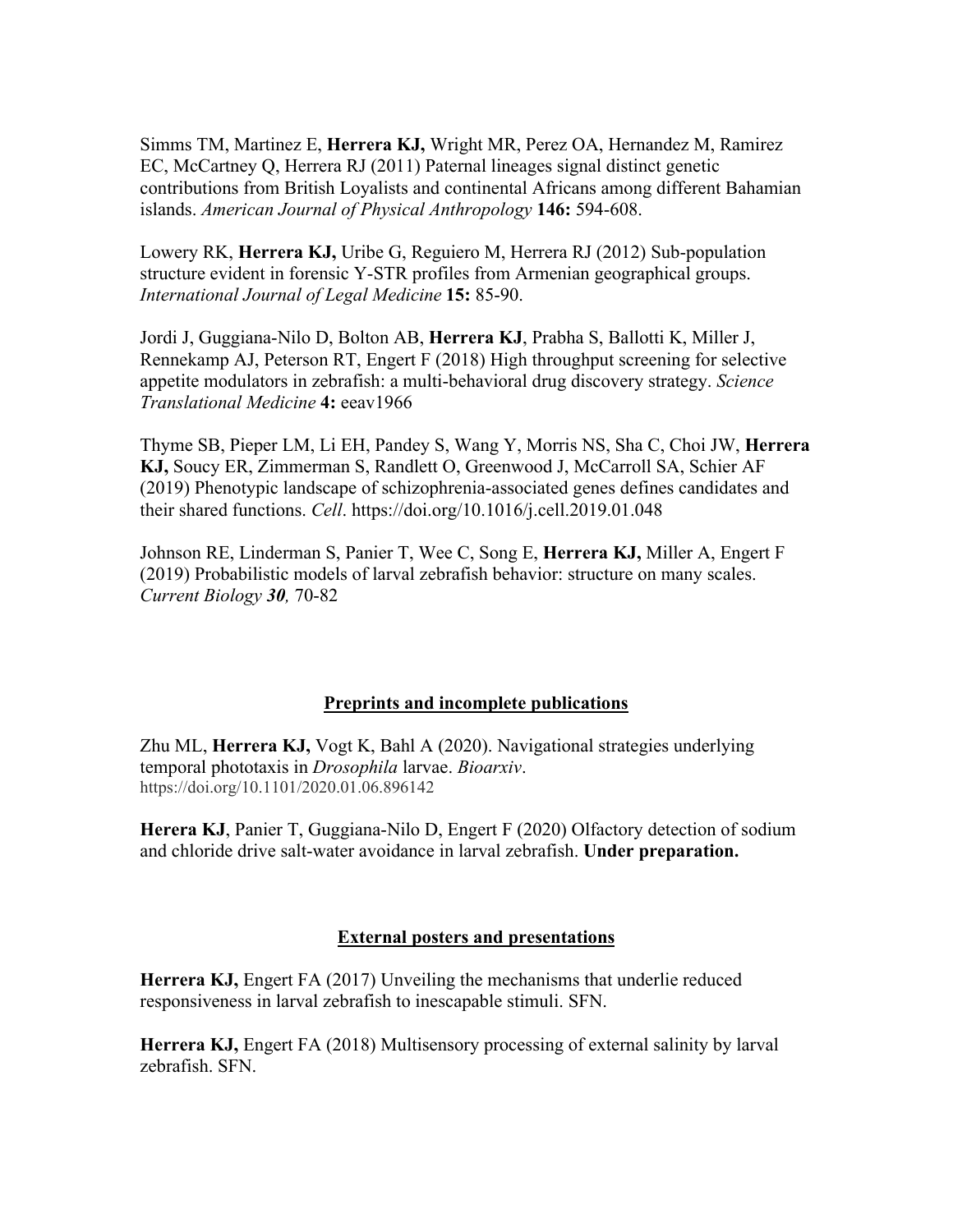**Herrera KJ** (2019) *The neural mechanisms of salt avoidance in a freshwater fish.* Talk presented at LMU Young Scientists Conference in Munich

**Herrera KJ,** Engert FA (2019) Mechanisms of salt avoidance in a freshwater fish. SFN.

**Herrera KJ,** Engert FA (2020) Neural correlates of salt avoidance in larval zebrafish. FENS.

## **Awards and honors**

FIU Presidential Scholarship Bright Futures Florida Medallion Scholarship Phi Beta Kappa Member Graduated FIU magna cum laude 2011 NSF Graduate Fellowship Honorable Mention Derek Bok Teaching Certificate (Spring '15, '17, '18, '19) 2018-2019 Harvard Minds Brain Behavior Fellowship (award amount \$50,000) 2020 FENS-IBRO/PERC (award amount EUR 310)

## **Teaching experience**

Teaching fellow for Harvard MCB 80, Neurobiology of Behavior (Fall '12) Teaching fellow for Harvard MCB 111, Mathematics in Biology (Spring '13) Teaching fellow for Harvard MCB 105, Systems Neuroscience (Spring '15- '20)

# **Research Experience**

(May 2007-June 2011) Volunteer undergraduate researcher in the Human Genetic Diversity Research Group under the supervision of Dr. Rene J. Herrera

- 6 manuscripts published from this work
- Leader of a team of up to 6 working on a Y-chromosome analysis of Armenia
- Mentor to 10+ undergraduates over this time

(June 2012 – present) Graduate student researcher in the Engert lab at Harvard University

- Performing research on the neural circuitry of NaCl avoidance in larval zebrafish (publication in preparation)
- Performing research on the neural circuitry of sensory adaptation in larval zebrafish
- Performing research on olfactory circuits for attraction and aversion in larval zebrafish in collaboration with the Liberles laboratory (publication in preparation)